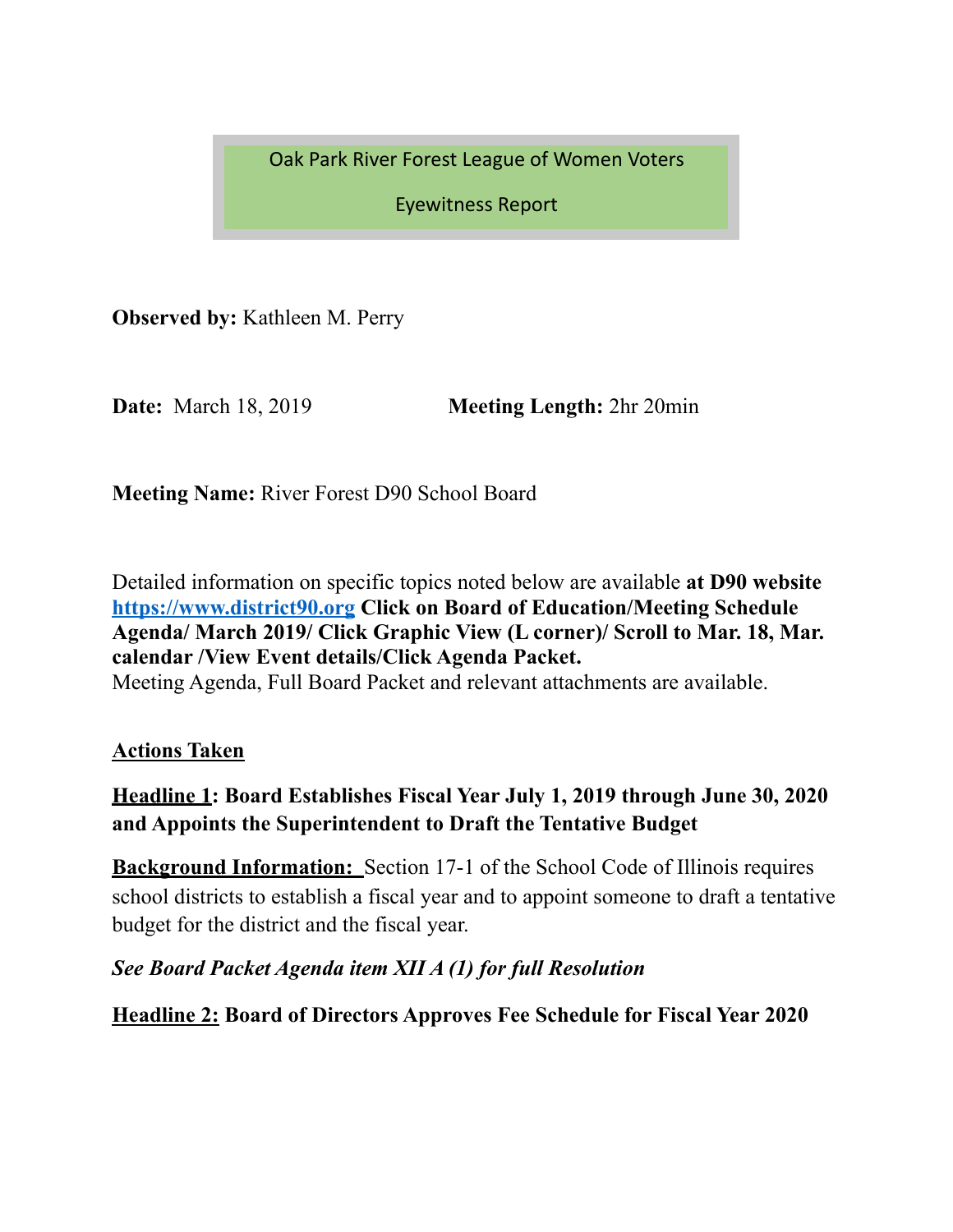**Background Information***:* The Board examined the Fee Schedule for FY2019 and established fees Standard rate fees and Early Bird fees taking into account the CPI Increase (1.90%)

*See Board Packet Agenda item XII A (2) for complete listing of all fees i.e. Textbook rental, Activities, Lunch Supervision, Milk, Optional Activities.* 

## **Headline 3: Board Adopts Agreement with River Forest Community Center (RFCC) for Participation in Pre-Kindergarten Program**

**Background Information:** Purpose of the agreement is to support additional inclusion opportunities for D90 pre-kindergarten students with special needs, RFCC and the School District have agreed to provide for enrollment of D90 prekindergarten students in RFCCs pre-kindergarten program on the terms and conditions set forth in the agreement.

*See Board Packet Agenda Item XII A (3) for the entire nine page agreement which provides terms of the agreement.* 

# **Headline 4: Board Approves Board of Education Meeting Calendar for 2019-2020**

*See Board Packet Agenda item XII A (4) for list of future meetings.* 

### **What else did the Board discuss or refer to committee?**

1.Board members reported on their activities on various Board Committees and Outside Meetings to which Board members are assigned.

- 2. Reviewed Informational items:
	- 1. District 90 Strategic Dashboard reviewed by the Board